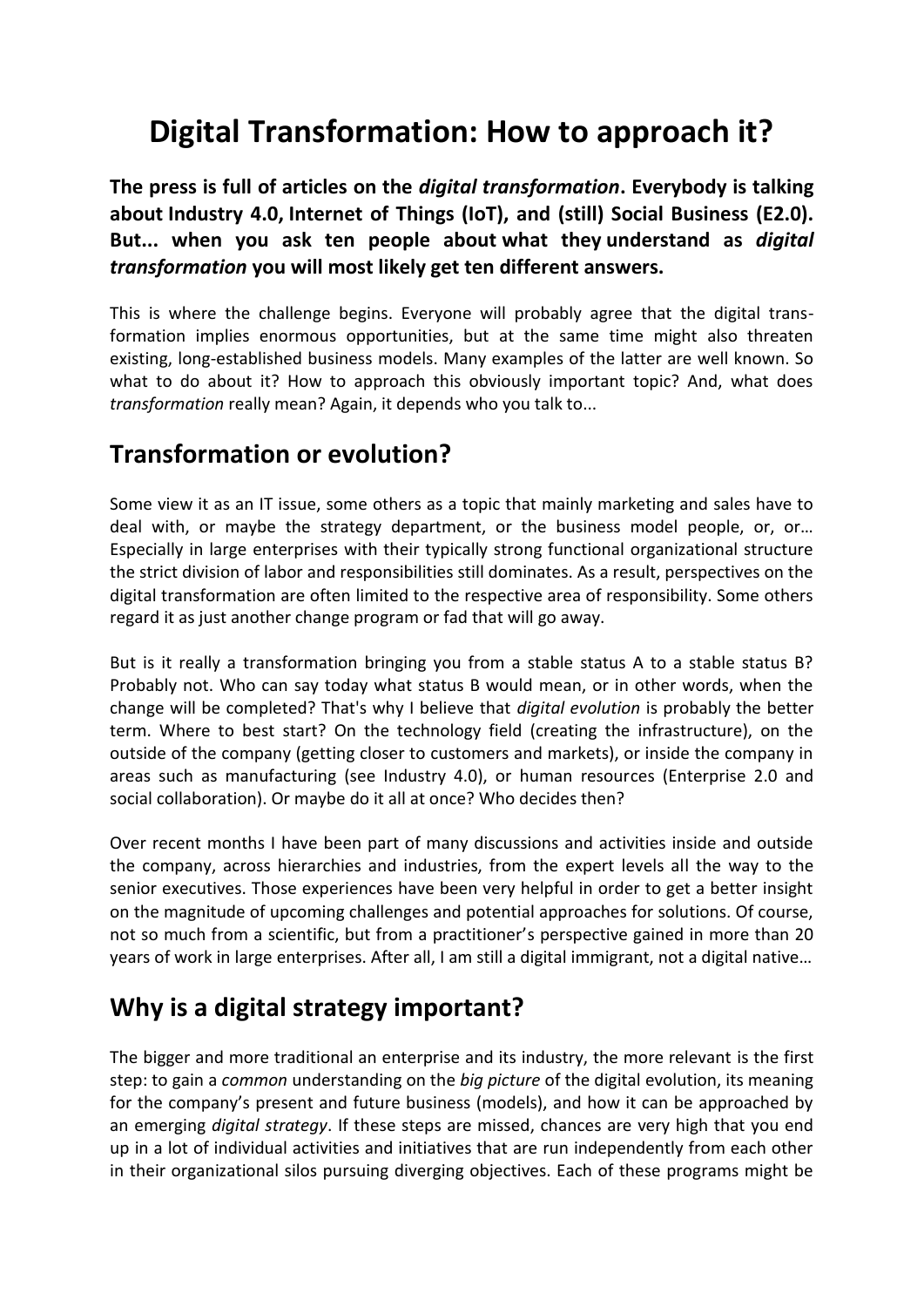very successful in its niche, but it will most likely not help making the fundamental steps forward. Why?

Entering the digital evolution phase means *doing things differently*, *experimenting, evaluating*, and above all, *learning rapidly* what works and what not. Rapid learning, the *openness to go new ways,* and *managing risk instead of avoiding it,* are key enablers for success. Inside the company it means that you need to bring together the best heads and *collaborate openly* across the grown organizational silos. Creating connected products and services without being a connected company will be very difficult! Outside it may mean that you need to team-up with other companies to build the ecosystem for a certain product or service. Without a profound, well-communicated and accepted *strategy* in place, it will be very challenging to achieve the needed alignment across the organization. But careful! Digital strategies give orientation and direction, but at the same time need to allow for adaptation from the lessons learned. After all, it's the *flexibility* and *agility* that makes startups and innovators successful.

# **Start-up (projects) within a big company?**

Experimenting and doing things differently from the rest of the organization is per se not a big issue. At least not in *early exploratory phases* when work is organized in projects, task forces or similar structures that operate by specific rules and regulations dedicated to their individual needs. Also, founding spin-offs or daughter companies for new businesses might be an approach. However, when these units become successful in their new fields, they will naturally grow. And sooner or later they will then be facing similar challenges as their mother company: they need a structure, a distribution of labor and responsibilities, rules and regulations, etc.

Successful projects originally setup to exploit new business opportunities will at one point be confronted with the question: what to do with the results? Where is the long-term ownership? Will it be handed over to the "old" organization? Will it become a new business unit? The big risk during this *transition phase* is that the same old concepts that have proven successful for the mother company's established businesses will be re-applied, regardless of whether they fully meet the requirements of the new business. When this happens, the potential negative impact can be significant: from just slowing down to entirely choking the still young business. In return, not re-applying the lessons learned and practices from the start-up unit back to the mother company eliminates a major opportunity for the latter: to further develop its organization and culture.

So, the major challenge of the digital evolution for large corporations is to become agile and flexible enough for new business opportunities while at the same time protecting the established business with its highly efficient and effective operational framework.

# **Organizational enablers and capabilities**

This is where the *internal enablers* come into play. In addition to the typical strategic elements such as customer, market, products, technology, partners, competencies, business model, etc. a digital strategy should also cover the key *internal enablers*: processes, rules and regulations, organization, and especially the very often underestimated soft factors such as